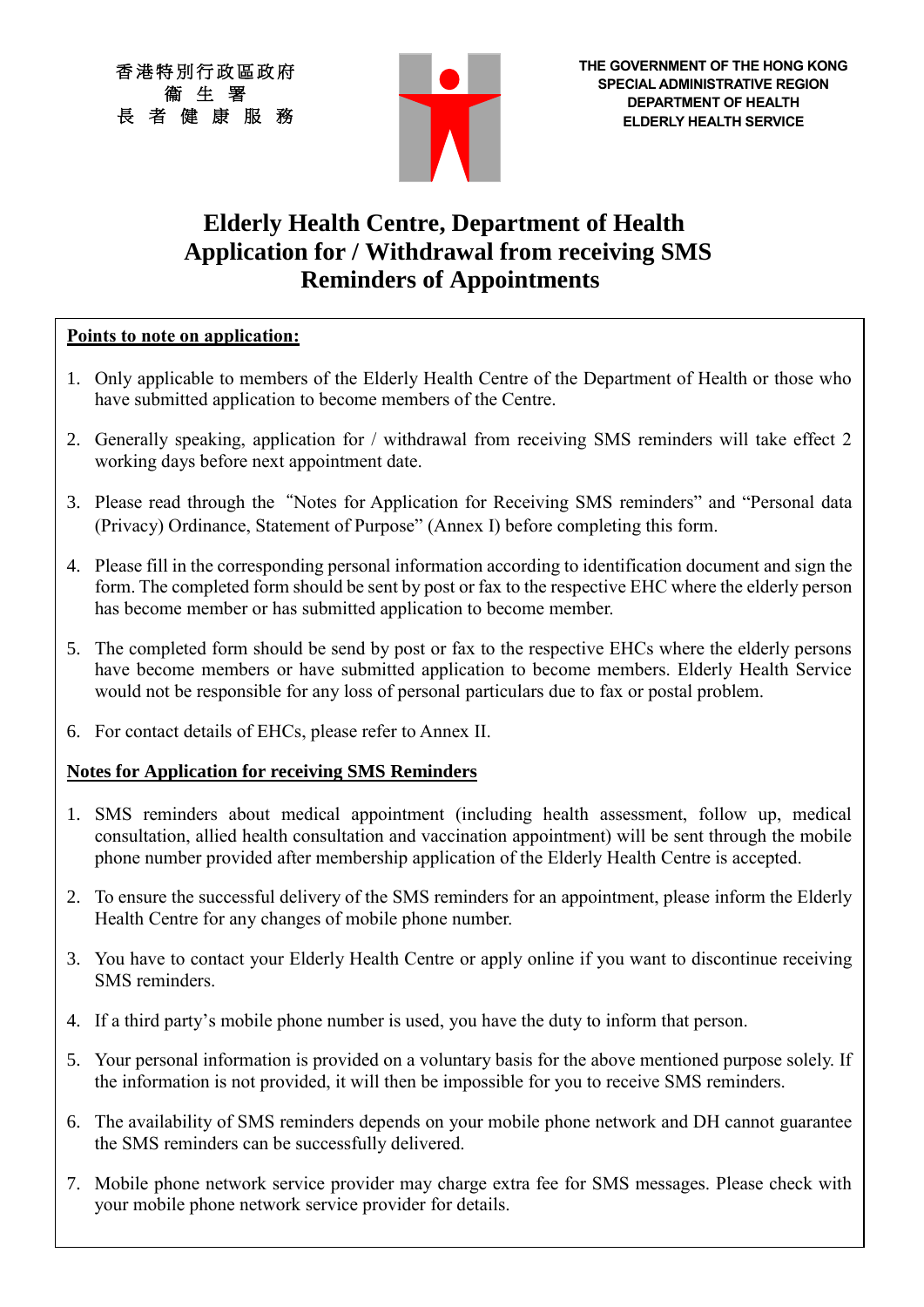## **Applicants Details**

(Put a " $\checkmark$ " in the box as appropriate)

| 1.<br>Surname                                                                            | Name in English (Please write in Block letters)                                                                                              |  |  |         |  |  |  |  |  |                |                |  |  |                       |  |  |  |
|------------------------------------------------------------------------------------------|----------------------------------------------------------------------------------------------------------------------------------------------|--|--|---------|--|--|--|--|--|----------------|----------------|--|--|-----------------------|--|--|--|
|                                                                                          |                                                                                                                                              |  |  |         |  |  |  |  |  |                |                |  |  |                       |  |  |  |
| Given names                                                                              |                                                                                                                                              |  |  |         |  |  |  |  |  |                |                |  |  |                       |  |  |  |
|                                                                                          |                                                                                                                                              |  |  |         |  |  |  |  |  |                |                |  |  |                       |  |  |  |
|                                                                                          |                                                                                                                                              |  |  |         |  |  |  |  |  |                |                |  |  |                       |  |  |  |
|                                                                                          | Name in Chinese:<br>(if applicable)                                                                                                          |  |  | Surname |  |  |  |  |  | Given names    |                |  |  |                       |  |  |  |
| 2.<br>□                                                                                  | <b>Personal Identity Document</b><br>Hong Kong Identity Card number                                                                          |  |  |         |  |  |  |  |  |                |                |  |  |                       |  |  |  |
| □                                                                                        | Other document type:<br>Number:<br><u> 1989 - Andrea Station Books, amerikansk politik (</u>                                                 |  |  |         |  |  |  |  |  |                |                |  |  |                       |  |  |  |
| 3.                                                                                       | I wish to:<br>$\Box$ Apply for SMS Reminder Service<br>HK mobile phone number for receiving SMS reminder:<br>SMS Language (select one only): |  |  |         |  |  |  |  |  | $\Box$ Chinese | $\Box$ English |  |  |                       |  |  |  |
| Mobile phone holder:<br>$\Box$ A third party, name: _______________;<br>$\Box$ myself or |                                                                                                                                              |  |  |         |  |  |  |  |  |                |                |  |  |                       |  |  |  |
|                                                                                          |                                                                                                                                              |  |  |         |  |  |  |  |  |                |                |  |  |                       |  |  |  |
| п                                                                                        | <b>Withdraw</b> from SMS Reminder Service                                                                                                    |  |  |         |  |  |  |  |  |                |                |  |  | Date: $\qquad \qquad$ |  |  |  |
| HK mobile phone number for withdrawal from receiving SMS reminder:                       |                                                                                                                                              |  |  |         |  |  |  |  |  |                |                |  |  |                       |  |  |  |
| Signature:                                                                               |                                                                                                                                              |  |  |         |  |  |  |  |  | Date:          |                |  |  |                       |  |  |  |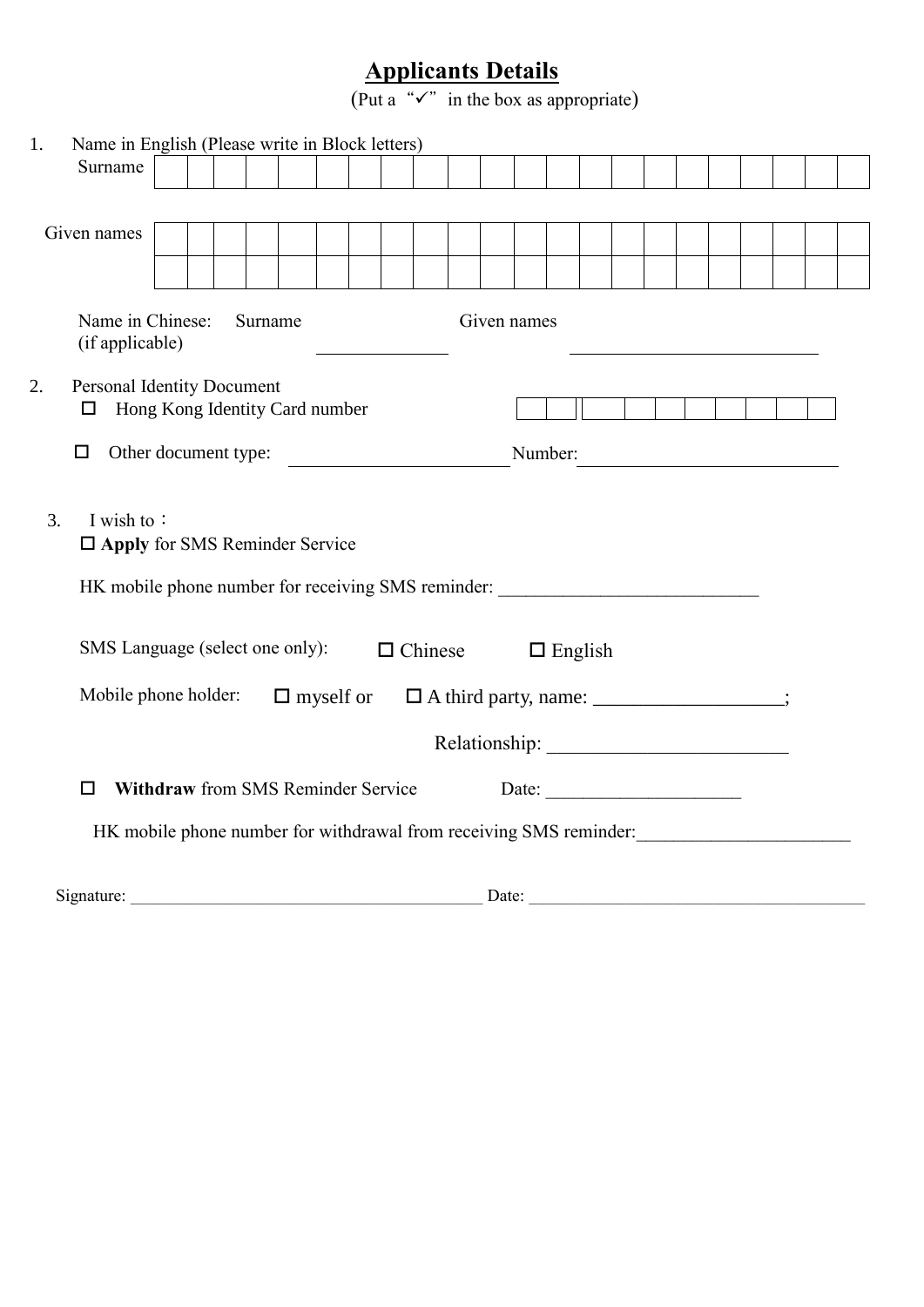#### **Personal Data (Privacy) Ordinance Statement of Purposes**

#### **Purpose of Collection**

- 1. The personal data are provided will be used by the Department of Health ("DH") for the following purposes:
	- a. For processing the Application for / Withdrawal from receiving SMS reminders of the Elderly Health Service Appointments at Elderly Health Centres; and
	- b. For record/statistical purpose

We may not be able to process your application if you do not provide sufficient information.

#### **Classes of Transferees**

2. The personal data you provide are mainly for use within DH but they may also be disclosed to other Government bureau / departments / universities or relevant parties for the purposes mentioned in paragraph 1 above, if required. Apart from this, the data may only be disclosed to parties where you have given consent to such disclosure or where such disclosure is allowed under the Personal Data (Privacy) Ordinance.

#### **Access to Personal Data & Enquiry**

3. You have the right of access and correction with respect to your personal data as provided for in Sections 18 and 22 and Principle 6 of Schedule 1 of the Personal Data (Privacy) Ordinance. Your right of access includes the right to obtain a copy of your personal data provided by you during the occasions as mentioned in paragraph 1 above. A fee may be imposed for complying with a data access request.

#### **Enquiries**

- 4. Enquiries concerning personal data provided, including the making of access and corrections, should be addressed to the Elderly Health Service, Department of Health (e-mail: ehsen $q\omega$ dh.gov.hk).
- 5. You may also contact the respective Elderly Health Centre by telephone or visit the Centre for enquiry.